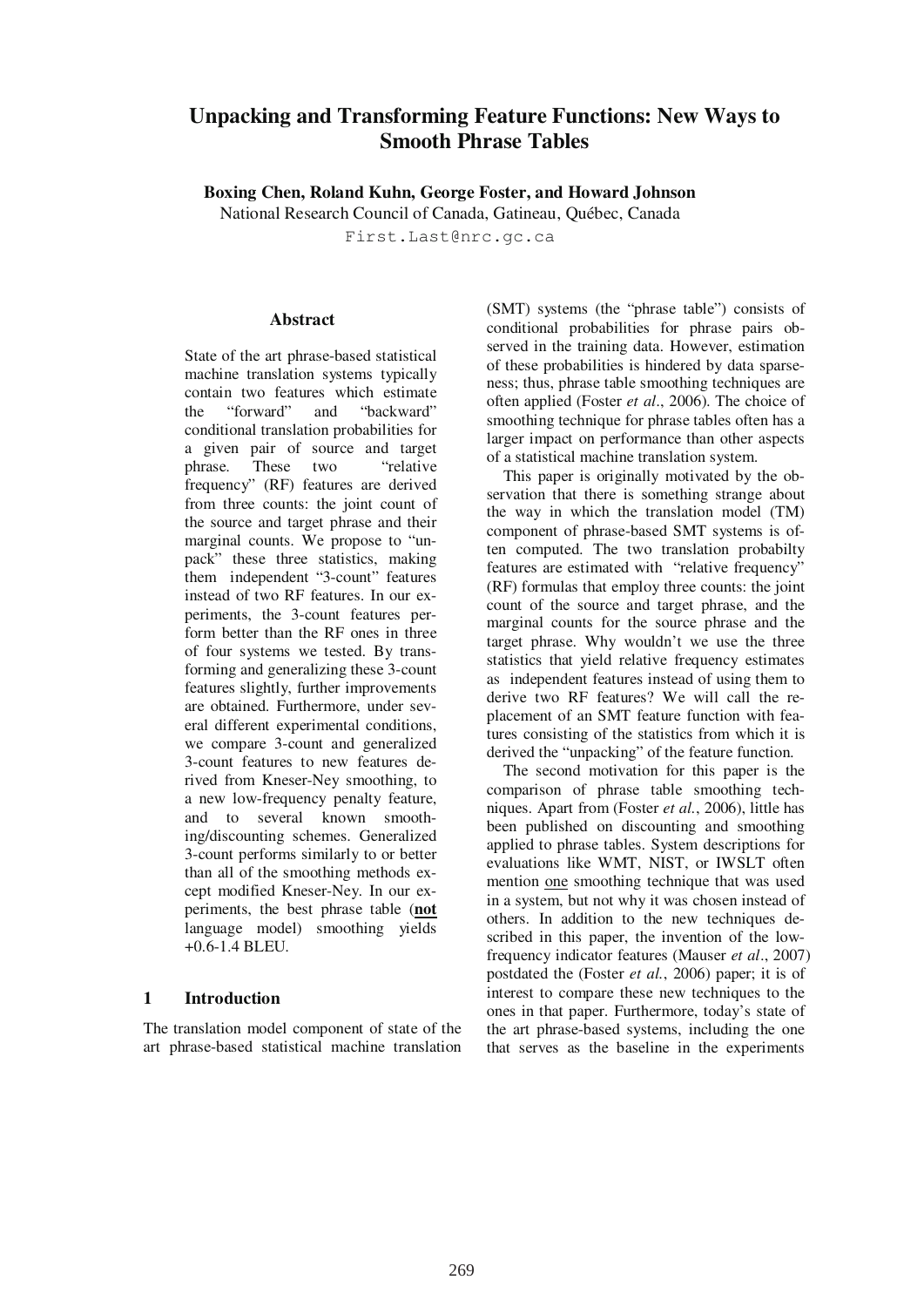described here, perform considerably better than the one in (Foster *et al*., 2006); the conclusions in that paper might be almost irrelevant to current systems. Thus, we think it is time to carry out a new experimental comparison of a variety of smoothing techniques.

The remainder of this paper is organized as following. Section 2 will introduce some existing smoothing techniques. In section 3, we will unpack and transform the two RF feature functions and Kneser-Ney phrase table smoothing. Section 4 is the experiments and discussion. Section 5 ends the paper with conclusion and future work.

#### **2 Existing Smoothing Techniques**

The phrase table consists of conditional probabilities of co-occurrence for source-language phrases **s** and target-language phrases **t**. "Relative frequency" (RF) estimates for these probabilities are obtained from a phrase pair extraction procedure applied to a bilingual training corpus (Koehn *et al*., 2003). Let c(**s**) be the count of a source phrase  $\underline{\mathbf{s}}$ ,  $c(\underline{\mathbf{t}})$  the count of a target phrase **t**, and  $c(s,t)$  the number of times **s** and **t** are aligned to form a phrase pair.

**Relative frequency (RF)** estimates of "forward" probability P<sub>RF</sub>(t/s) and "backward" probability  $P_{RF}(\underline{\mathbf{s}}|\underline{\mathbf{t}})$  are

$$
P_{RF}(\underline{t} \mid \underline{s}) = \frac{c(\underline{s}, \underline{t})}{c(\underline{s})} \tag{1}
$$

$$
P_{RF}(\underline{s} \mid \underline{t}) = \frac{c(\underline{s}, \underline{t})}{c(\underline{t})} \tag{2}
$$

These RF estimates are often combined with "lexical weighting" (LW) estimates of the same probabilities  $P_{LW}(\underline{\mathbf{t}}|\underline{\mathbf{s}})$  and  $P_{LW}(\underline{\mathbf{s}}|\underline{\mathbf{t}})$ , based on cooccurrence counts of the individual words making up **s** and **t**. Thus, the TM score is typically of this form (Och and Ney, 2002):

$$
S_{TM} = \lambda_1 \times \log[P_{RF}(\underline{t}|\underline{s})] + \lambda_2 \times \log[P_{RF}(\underline{s}|\underline{t})] +
$$
  

$$
\lambda_3 \times \log[P_{LW}(\underline{t}|\underline{s})] + \lambda_4 \times \log[P_{LW}(\underline{s}|\underline{t})].
$$
 (3)

The  $\lambda$ 's are often estimated by the minimum error rate training (MERT) algorithm (Och, 2003).

 For the following two, the implementation details are as in (Foster *et al.*, 2006).

**Good-Turing**: observed counts *c* are modified according to the formula (Church and Gale, 1991):

$$
c_g = (c+1)n_{c+1}/n_c \tag{4}
$$

where  $c_g$  is a modified count replacing  $c$  in subsequent RF estimates, and  $n_c$  is the number of events having count *c*.

**Kneser-Ney (modified)**: an absolute discounting variant with

$$
P_{KN}(\underline{s} | t) = \frac{c(\underline{s}, t) - D}{c(t)} + \alpha(t) \times P_b(\underline{s}) \qquad (5)
$$

where

$$
\alpha(\underline{t}) = D \times n_{1+}(*, \underline{t}) / c(\underline{t})
$$
, and  
\n $P_b(\underline{s}) = n_{1+}(\underline{s}, *) / \sum_s n_{1+}(\underline{s}, *)$ .

Here,  $n_{1+}(*{\bf ,}t)$  is the number of unique sourcelanguage phrases **t** is aligned with;  $n_{1+}(s,*)$  has an analogous definition.  $P_{KN}(\underline{t}|\underline{s})$  is defined symmetrically. Kneser-Ney gives a bonus to phrase pairs (**s**,**t**) such that **s** and **t** have been aligned to many different phrases. Modified Kneser-Ney defines different discounts D depending on the value of  $c(s,t)$ . We used "KN3", where  $D_1$  is used when  $c(s,t) = 1$ ,  $D_2$  when  $c(s,t) = 2$ , and  $D_3$ when  $c(\mathbf{s}, \mathbf{t}) \geq 3$ . D<sub>i</sub> values can be tuned or set by formula (we tried both without seeing a difference).

**Low-Frequency Indicator (LF)**: (Mauser *et al*., 2007) introduced these low-frequency features. Let

$$
N[c(\underline{s}, \underline{t}) \le \tau] = \begin{cases} 1 & \text{if } c(\underline{s}, \underline{t}) \le \tau; \\ 0 & \text{otherwise.} \end{cases}
$$
 (6)

This feature "punishes" low-frequency phrase pairs. In the paper (Mauser *et al*., 2007), three different low-frequency features were used, with the three values of  $\tau$  lying in the interval between 0.9 and 3.0 (the system in the paper allows fractional values of  $c(\underline{s}, \underline{t})$ ).

### **3 Unpacking and Transforming Feature Functions**

Taking just the two RF features from Equation (3), we have:

$$
S_{RF} = \lambda_1 \times \log[P_{RF}(\underline{t}|\underline{s})] + \lambda_2 \times \log[P_{RF}(\underline{s}|\underline{t})]
$$

 $=\lambda_1 \times (log[c(\underline{s}, \underline{t})] - log[c(\underline{s})]) + \lambda_2 \times (log[c(\underline{s}, \underline{t})] - log[c(\underline{t})])$ 

 $= (\lambda_1 + \lambda_2) \times log[c(\underline{s}, t)] - \lambda_1 \times log[c(\underline{s})] - \lambda_2 \times log[c(t)].$ 

This is a combination of three terms, with an additive constraint. Wouldn't it be simpler to fit the following expression:

$$
S_{RF} = \lambda_1 \times \log[c(\underline{s}, \underline{t})] + \lambda_2 \times \log[c(\underline{s})] + \lambda_3 \times \log[c(\underline{t})]
$$
 (7)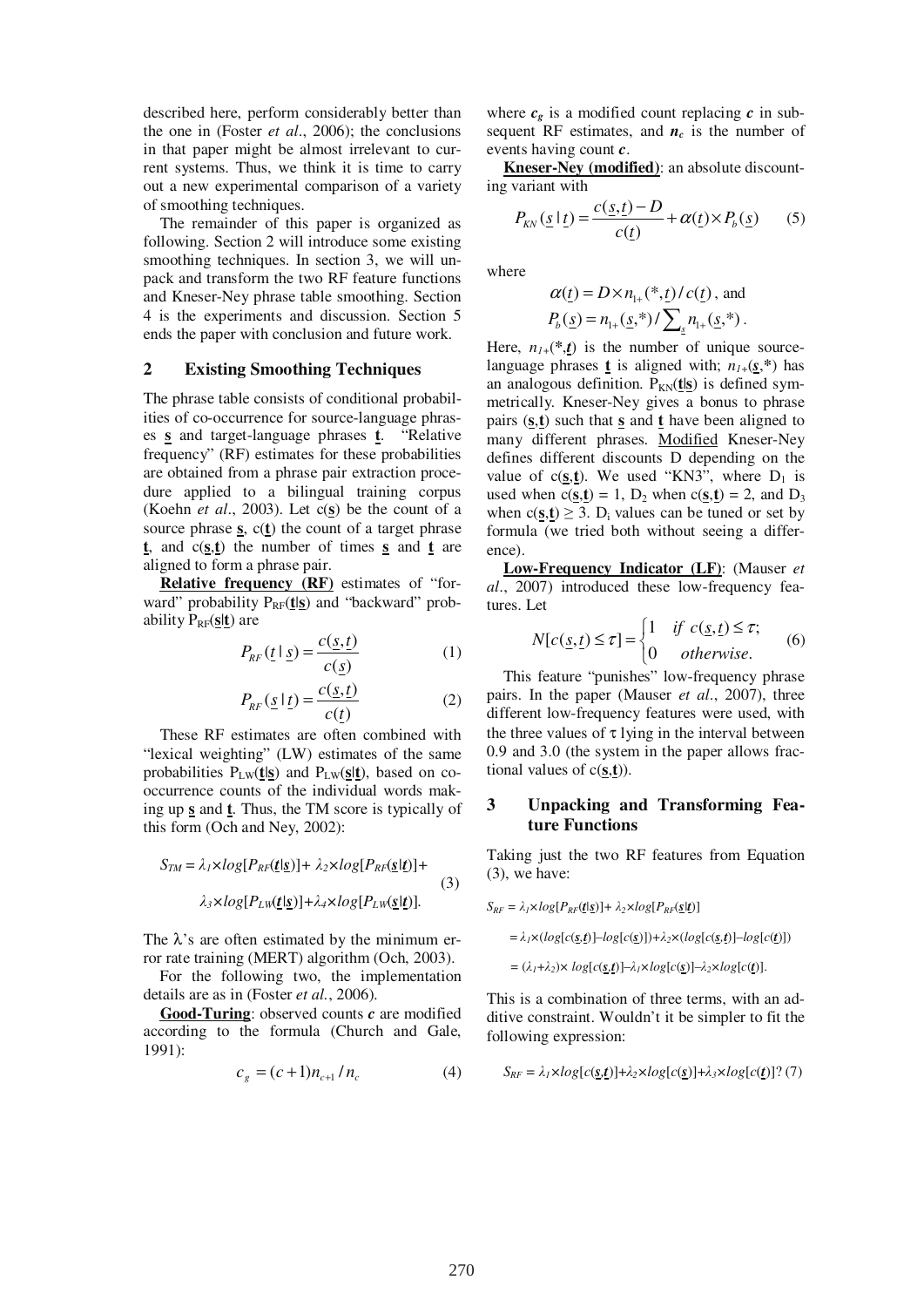MERT can still choose  $\lambda$ 's that are equivalent to using the two RF estimates. In principle, nothing is lost and a degree of freedom, achieved by dropping the additive constraint, is gained (but this extra degree of freedom may lead to search errors).

The obvious objection is that this "3-count" replacement for the two RF features doesn't model probabilities. However, the inclusion of  $P_{RF}$ (**t**|**s**) among features can't be justified probabilistically either. Originally, the objective function for SMT was derived via Bayes's Theorem as P(**s**|**t**)×P(**t**) (Brown *et al*., 1993). The inclusion of  $P(t|s)$  happened later – it's a heuristic that defies Bayes's Theorem (Och and Ney, 2002).

Once the forward and backward estimates have been unpacked into their three constituent counts, these counts can be transformed and generalized slightly by adding or subtracting constants (while ensuring the logarithm is defined). Therefore, we have two different log-linear feature sets obtained from the three basic statistics:

#### **3-count**:

{*log*[*c*(*s,t*)], *log*[*c*(*s*)], *log*[*c*(*t*)]}

### **Generalized 3-count**:

 $\{log[c(\underline{s}, \underline{t})+k_1], log[c(\underline{s})+k_2], log[c(\underline{t})+k_3]\};$ where  $\overline{k_1}$ ,  $k_2$ ,  $k_3$ > -1<sup>1</sup>.

"Generalized 3-count" is related to two different forms of simple discounting, **absolute discounting** (AD) and **denominator discounting** (DD). Discounting is based on removing probability mass from observed events to account for events that might have been observed, but weren't. The simplest form of AD involves subtracting a fixed amount from co-occurrence counts in the RF formula: *e.g.*,  $P_{AD}(\underline{s}|\underline{t}) = [c(\underline{s},\underline{t}) - D]/c(\underline{t})$ , where 0<D<1. AD has many variants and a long history of being discussed in the literature (Foster *et al.*, 2006; Chen and Goodman, 1998).

DD is another simple form of discounting. Here, one shrinks the RF fraction by adding a constant to the denominator:  $e.g., P<sub>DD</sub>(s|t) =$  $c(s,t)/[c(t)+E]$ , where  $E>0$ . Strangely, we have not found any discussion of DD in the literature, though it is related to other known techniques. *E.g.*, suppose we have a prior f(**s**|**t**). To combine this with observations c(**s,t**) and c(**t**) using the maximum *a posteriori* (MAP) formula (Lee and Gauvain, 1993), we have

$$
P_{MAP}(\underline{s}|\underline{t}) = [c(\underline{s}, \underline{t}) + \tau \times f(\underline{s}|\underline{t})]/[c(\underline{t}) + \tau].
$$

A reasonable prior estimate for f(**s**|**t**) might be 1/|**s**|, 1 over the number of possible sourcelanguage phrases. This is very, very small – nearly zero. Thus, we have

$$
P_{MAP}(\underline{s}|\underline{t}) \approx c(\underline{s}, \underline{t})/[c(\underline{t}) + \tau] \tag{8}
$$

– the DD estimate.

AD and DD have different effects on estimated probability distributions. Though both reduce estimated probabilities for "seen" events, AD has a "sharpening" effect, increasing the estimated ratio of the probability of the most likely seen events to the probability of the least likely ones. DD does not change the ratios between estimated probabilities for seen events.

To get pure AD with generalized 3-count, one sets  $k_1 < 0$  and  $k_2 = k_3 = 0$ ; to get pure DD, set  $k_1 =$ 0 and  $k_2$ ,  $k_3$  > 0. Thus, generalized 3-count is a generalization of both forms of discounting. In our experiments, to find  $k_1$ ,  $k_2$ , and  $k_3$ , we first used MERT on the dev set to find the log-linear weights for all features, with  $k_1$ ,  $k_2$ , and  $k_3$  set to zero. Then we used downhill simplex (as in Zens and Ney, 2004) to estimate  $k_1$ ,  $k_2$ , and  $k_3$  with the log-linear weights fixed. Finally, we ran MERT again to obtain new log-linear weights.<sup>2</sup>

Moreover, we explore other transformations of phrase statistics: we developed an "unpacked and transformed" version of Kneser-Ney phrase table smoothing.

As will be seen in the experimental section, modified Kneser-Ney is an extremely effective technique. After we had done some initial experiments with it, we were thus highly motivated to "unpack" Kneser-Ney. However, the Kneser-Ney formula involves a sum of two terms; there is no easy way to unpack a log of a sum. We thus decided to try using the statistics that are unique to Kneser-Ney (*i.e.*, those statistics that aren't contained in 3-count) as separate features. We also tried generalizing them by adding constants, as we did for 3-count. We call  $n_{1+}(*,t)$  the number of "events" for  $\underline{\mathbf{t}}$ , and  $n_{1+}(\underline{\mathbf{s}},*)$  the number of "events" for **s**. Thus we have:

<sup>&</sup>lt;sup>1</sup> The minimal phrase pair joint or phrase marginal count is 1 in our system. Therefore, we set  $k's > -1$  to ensure the logarithm is defined.

<sup>&</sup>lt;sup>2</sup> We can't prove that it will converge after the second round of MERT. We did try to run one more round of downhill simplex and MERT in our experiments, but didn't get further improvements.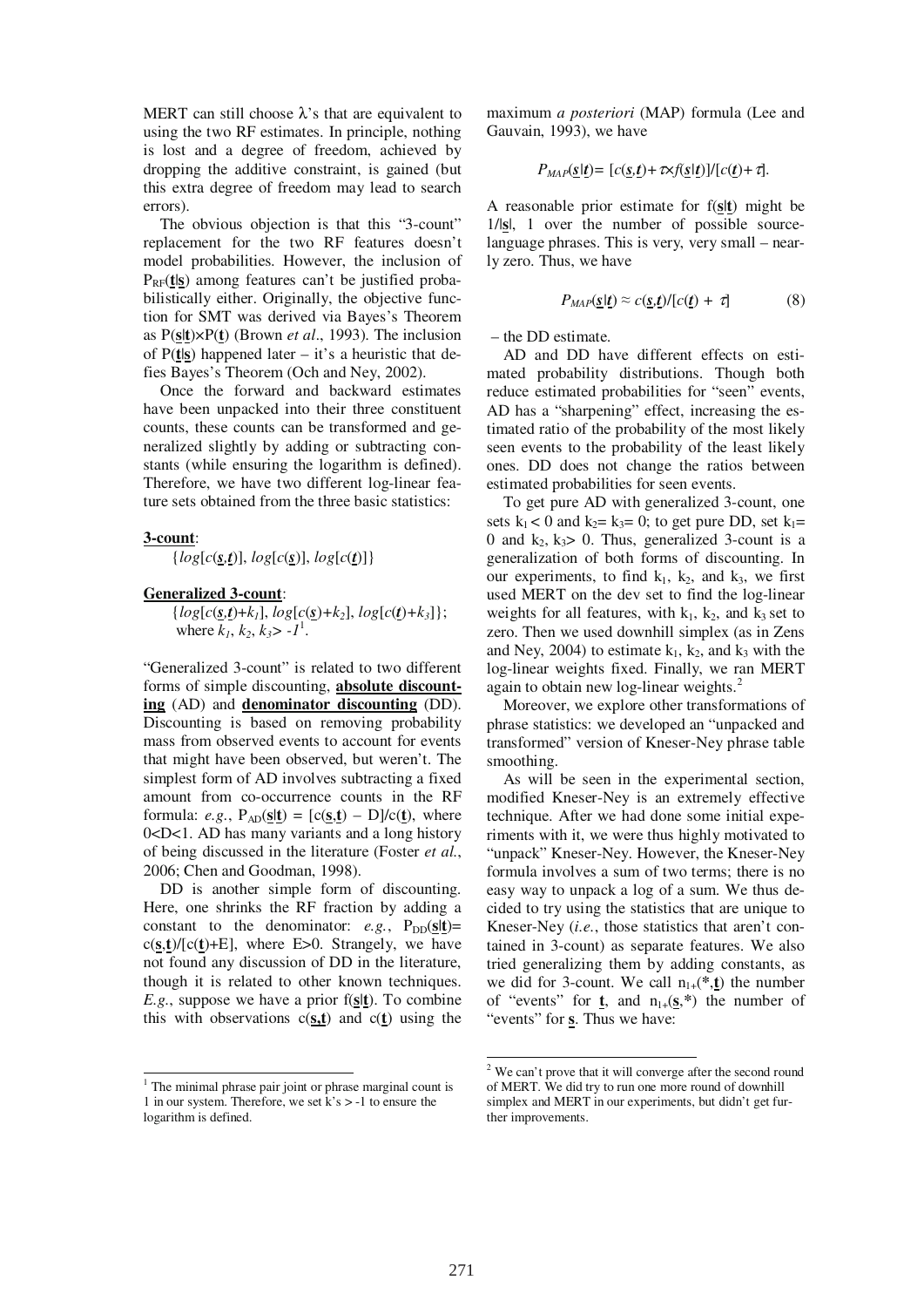#### **2-event (2EN)**:

 $\{log[n_{1+}(*,t)], log[n_{1+}(s,*)]\}$ 

### **Generalized 2-event (Gen 2EN)**:

 $\{log[n_1,(*,t)+k_1], log[n_1,*(s,*)+k_2]\};$ where  $k_1, k_2 > -1$ .

Downhill simplex and MERT are used to learn the k's as was described above for generalized 3 count. However, note that though in theory systems with 3-count or generalized 3-count features can learn  $P_{RF}(t|s)$  and  $P_{RF}(s|t)$ , even systems with both the 3-count features and the 2-event features cannot learn the exact Kneser-Ney formula, because of the "log of sum" problem.

Finally, we devised a new feature that punishes low-frequency phrase pairs (as the Mauser *et al.* LF features described above do), but with a continuously decreasing penalty; it is a transformation of  $c(\mathbf{s}, \mathbf{t})$ .

### **Enhanced Low-Frequency (ELF):**

$$
h_{ELF}(\underline{\mathbf{s}}, \underline{\mathbf{t}}) = \log \left( e^{\frac{-1}{c(\underline{\mathbf{s}}, \underline{\mathbf{t}})}} \right) = \frac{-1}{c(\underline{\mathbf{s}}, \underline{\mathbf{t}})}.
$$
 (9)

 At the log-linear level, ELF is equivalent to a penalty proportional to 1/c(**s**,**t**) being subtracted from the score. Phrase pairs with low joint counts are punished more than those phrase pairs with high joint counts. (We also tried on a dev set ELF-like features based on 1/c(**s**) and 1/c(**t**), but they did not yield consistently good results).

### **4 Experiments**

### **4.1 System and lattice MERT details**

We evaluated several new and several known techniques with our in-house phrase-based SMT system, whose decoder resembles Moses (Koehn *et al*., 2007). In addition to phrase count features, all systems had forward and backward lexical probabilities, of the type described in (Zens and Ney, 2004), and lexicalized and distance-based distortion models. The LW estimates employed in our experiments are based on (Zens and Ney, 2004); Foster *et al.* (2006) found this to be the most effective lexical smoothing technique.

Weights on the feature functions are found by lattice MERT (LMERT) (Macherey *et al*., 2008). These authors pruned the lattices output by their decoder; they also aggregated lattices over iterations (clarified via personal communication with W. Macherey). By contrast, an earlier version of LMERT employed by our group (Larkin *et al*. 2010) did not involve pruning or aggregation.

Initially, we followed the Larkin *et al*. algorithm: this provides rapid convergence to reasonable optima. However, we decided that some aggregation should be tried to discourage random walk behaviour. In experiments for this paper, we found that without lattice aggregation, adding features led to worse optima on dev sets (despite the possibility of giving the new features zero or negligible weights).

Aggregation of lattices requires pruning because without it, successive iterations cause the memory requirements for the lattice to grow linearly. The search time will increase at a rate worse than quadratic, because the whole lattice must be scanned for each linemax operation. We implemented pruning ourselves: we kept only lattice arcs that were represented in a convex hull resulting from some linemax operation in a previous MERT iteration. The same answer as before would be produced if the MERT iteration were run with the pruned lattice - except that MERT would be much faster. Not all the convex hull is reproducible, but the part of it that was actually seen is reproducible. In practice, this form of pruning seems to address the additionof-feature problem discussed above.

Thus, our revised LMERT searches the complete lattices from the latest decoder run combined with the pruned lattices representing the seen portions of the convex hull from all past iterations. Though the old convex hull may no longer be part of the current convex hull because of changes to the feature weights, it is a reminder of a part of the search space already seen. This solves the memory and speed problems and provides better performance.

### **4.2 Data**

 Results were obtained for Chinese-to-English (CE), and French-to-English (FE). There were two CE data conditions. The first is the *small data* condition where only the *FBIS* 3 corpus (10.5M target words) is used to train the translation model. For this condition, we built the phrase table using two phrase extractors: the inhouse one extracts phrase pairs from merged counts of symmetrized IBM model 2 (Brown *et al*., 1993) and HMM (Vogel *et al*., 1996) word alignments, while the other one extracts phrase pairs from GIZA++ (Och and Ney 2003) IBM model 4 word alignments (in all other experiments, we only used the in-house extractor). The second is the *large data* condition where the pa-

-

<sup>3</sup> LDC2003E14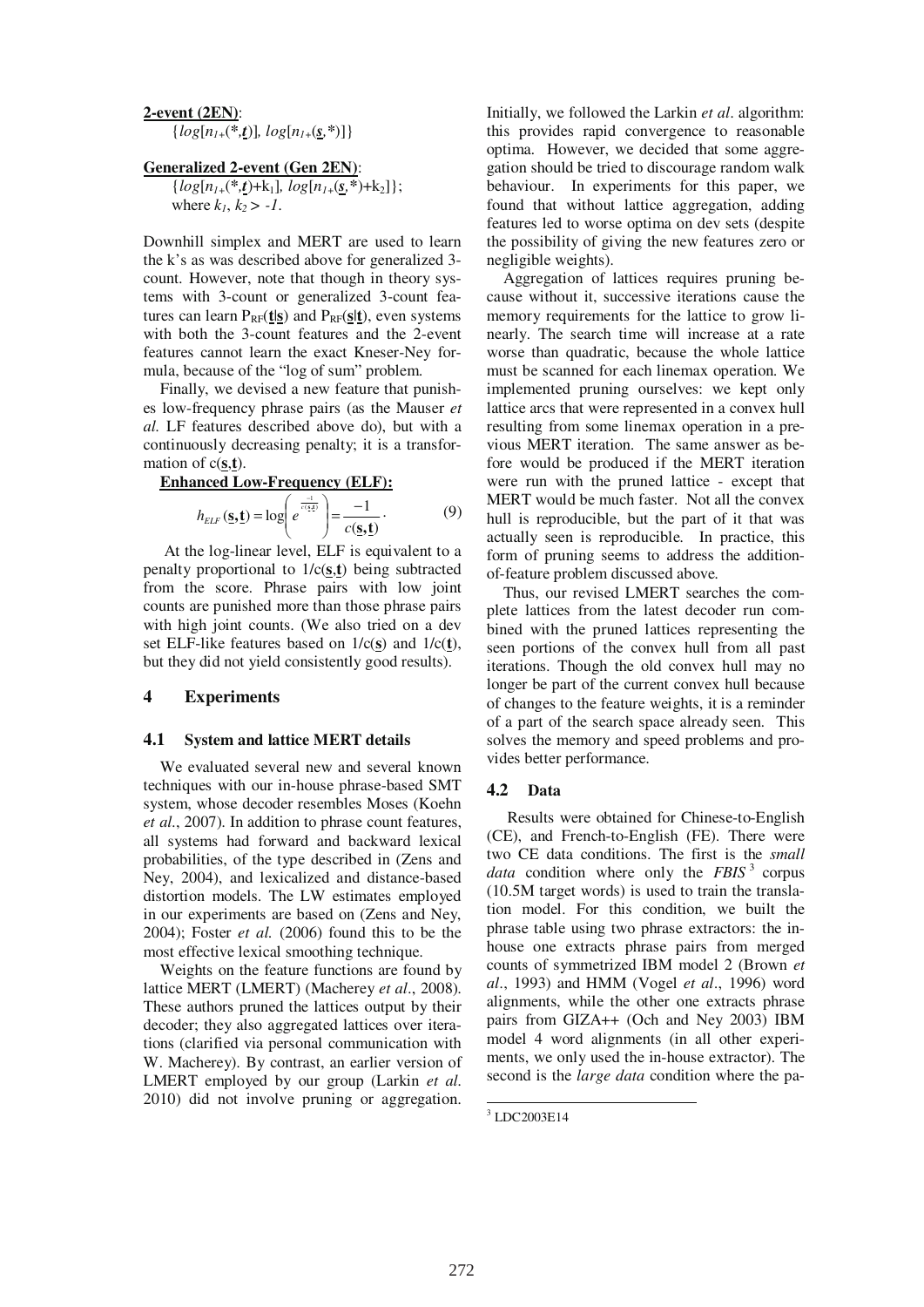rallel training data are from the  $NIST^4$  2009 CE evaluation (112.6M target words). We used the same two language models (LMs) for both CE conditions: a 5-gram LM trained on the target side of the *large data* corpus, and a 6-gram LM trained on the English *Gigaword v4* corpus.

We used the same development and test sets for the two CE data conditions. The development set comprises mainly data from the NIST 2005 test set, and also some balanced-genre web-text from the NIST training material. Evaluation was performed on the NIST 2006 and 2008 test sets.

For FE, we used WMT  $2010^5$  FE data sets. Parallel *Europarl* data are used for training (47M English words); WMT Newstest 2008 is used as the dev set and WMT Newstest 2010 is the evaluation set. Two 5-gram LMs are used for FE: one is the English side of the parallel data, and the other the English side of *GigaFrEn*.

Our in-house system is a descendant of the (Foster *et al*., 2006) system, but outperforms it by roughly 5 BLEU over a range of MT tasks. The main reasons for this are that the current version of the system carries out word alignment using both IBM 2 and HMM models instead of just IBM 2 ones, that it uses both lexicalized and distance-based distortion instead of just the latter, that it uses 5- and 6-grams instead of trigrams, and that lattice MERT is used for tuning weights instead of N-best MERT.

### **4.3 Results**

**Tables 1-3** show experimental results, arranged by the overall effectiveness of techniques. The baseline has the standard forward and backward relative frequencies (RF). We tried a combination of the two RF features with three lowfrequency indicator features (RF+LF3), the two RF features with the ELF feature described earlier (RF+ELF), Good-Turing (GT), and the 3 count feature set described earlier (3CT) and its generalized form (Gen 3-CT); we also tried modified Kneser-Ney with three different discounts (KN3), and the same version of Kneser-Ney with ELF (KN3+ELF). For the small CE condition with the in-house extractor, we also tried 2-event (2EN) and generalized 2-event (Gen 2EN) (we unfortunately ran out of time to test these EN features in all conditions). In the tables, after the abbreviation for each system, we give in brackets

4 http://www.nist.gov/speech/tests/mt

(http://www.itl.nist.gov/iad/mig/tests/mt/2009/MT09\_Const rainedResources.pdf provides the list of resources from which *large data* was drawn).

http://www.statmt.org/wmt10/

the number of log-linear plus other weights that must be tuned for the non-lexical phrase count component of each: *e.g.*, KN3 has two probability estimates, with associated log-linear weights  $\lambda_1$  and  $\lambda_2$  tuned by MERT, and three discounts  $D_1$ ,  $D_2$ , and  $D_3$  (shared by forward and backward probabilities), giving (2+3) weights. Following (Koehn, 2004), we use the bootstrap-resampling test to do significance testing. In **Table 1-3**, Symbols  $**$  or  $*$  indicates that the result is significant better than the baseline at level  $p<0.01$ or p<0.05 respectively.

| <b>In-house extractor</b> | <b>NIST</b> test |           |       |         |
|---------------------------|------------------|-----------|-------|---------|
| system (#wts)             | 2006             | 2008      | Mean  | Δ       |
| $RF(2+0)$                 | 29.85            | 23.57     | 26.71 | N/A     |
| $3CT(3+0)$                | 29.48            | 23.24     | 26.36 | $-0.35$ |
| $RF+LF3(5+0)$             | 29.87            | 23.60     | 26.74 | $+0.03$ |
| $GT(2+0)$                 | 29.91            | 23.61     | 26.76 | $+0.05$ |
| $RF+ELF(3+0)$             | $30.46**$        | 24.16**   | 27.31 | $+0.60$ |
| Gen3CT $(3+3)$            | 30.21            | 23.62     | 26.92 | $+0.21$ |
| $Gen3CT+2EN$              | 30.47**          | $23.90*$  | 27.19 | $+0.48$ |
| $(5+3)$                   |                  |           |       |         |
| Gen3CT+Gen2EN             | $30.52**$        | $24.13**$ | 27.33 | $+0.62$ |
| $(5+5)$                   |                  |           |       |         |
| $KN3(2+3)$                | $30.76**$        | 24.36**   | 27.56 | $+0.85$ |
| KN3+ELF (3+3)             | 30.91**          | $24.53**$ | 27.72 | $+1.01$ |
|                           |                  |           |       |         |
| GIZA++ extractor          | <b>NIST</b> test |           |       |         |
| system (#wts)             | 2006             | 2008      | Mean  | Δ       |
| $RF(2+0)$                 | 30.05            | 23.48     | 26.77 | N/A     |
| $3CT(3+0)$                | 30.68*           | 23.63     | 27.16 | $+0.39$ |
| $RF+LF3(5+0)$             | 30.42            | 23.69     | 27.06 | $+0.29$ |
| $GT(2+0)$                 | 30.99**          | 23.86*    | 27.43 | $+0.66$ |
| $RF+ELF(3+0)$             | 31.14**          | 23.92*    | 27.53 | $+0.76$ |
| Gen 3CT (3+3)             | 31.28**          | $24.05**$ | 27.67 | $+0.90$ |
| $KN3(2+3)$                | 31.67**          | 24.46**   | 28.07 | $+1.30$ |
| $KN3+ELF(3+3)$            | 31.77**          | 24.59**   | 28.18 | $+1.41$ |

**Table 1**: CE small data (BLEU% scores). In brackets the number of log-linear plus other weights that must be tuned for the non-lexical phrase count component of each system. Symbols \*\* or \* indicates that the result is significantly better than the baseline at level p<0.01 or p<0.05 respectively. In brackets are the number of log-linear plus the number of other weights that must be tuned for the non-lexical phrase count component of each system.

| In-house extractor      | <b>NIST</b> test |        |                |                          |
|-------------------------|------------------|--------|----------------|--------------------------|
| system (#wts)           | 2006             | 2008   | <b>Mean</b>    | Δ                        |
| $RF(2+0)$ 33.18         |                  | 26.76  | 29.97          | N/A                      |
| $3CT (3+0)$ 33.31       |                  | 26.98  | 30.15          | $+0.18$                  |
| RF+LF3 $(5+0)$ 33.56*   |                  | 27.09* |                | $\overline{30.33}$ +0.36 |
| GT $(2+0)$ 34.00**      |                  | 27.29* | $30.65 + 0.68$ |                          |
| $RF+ELF(3+0)$           | 33.87*           | 27.38* | 30.63          | $+0.66$                  |
| Gen 3CT $(3+3)$ 34.04** |                  | 27.38* | 30.71          | $+0.74$                  |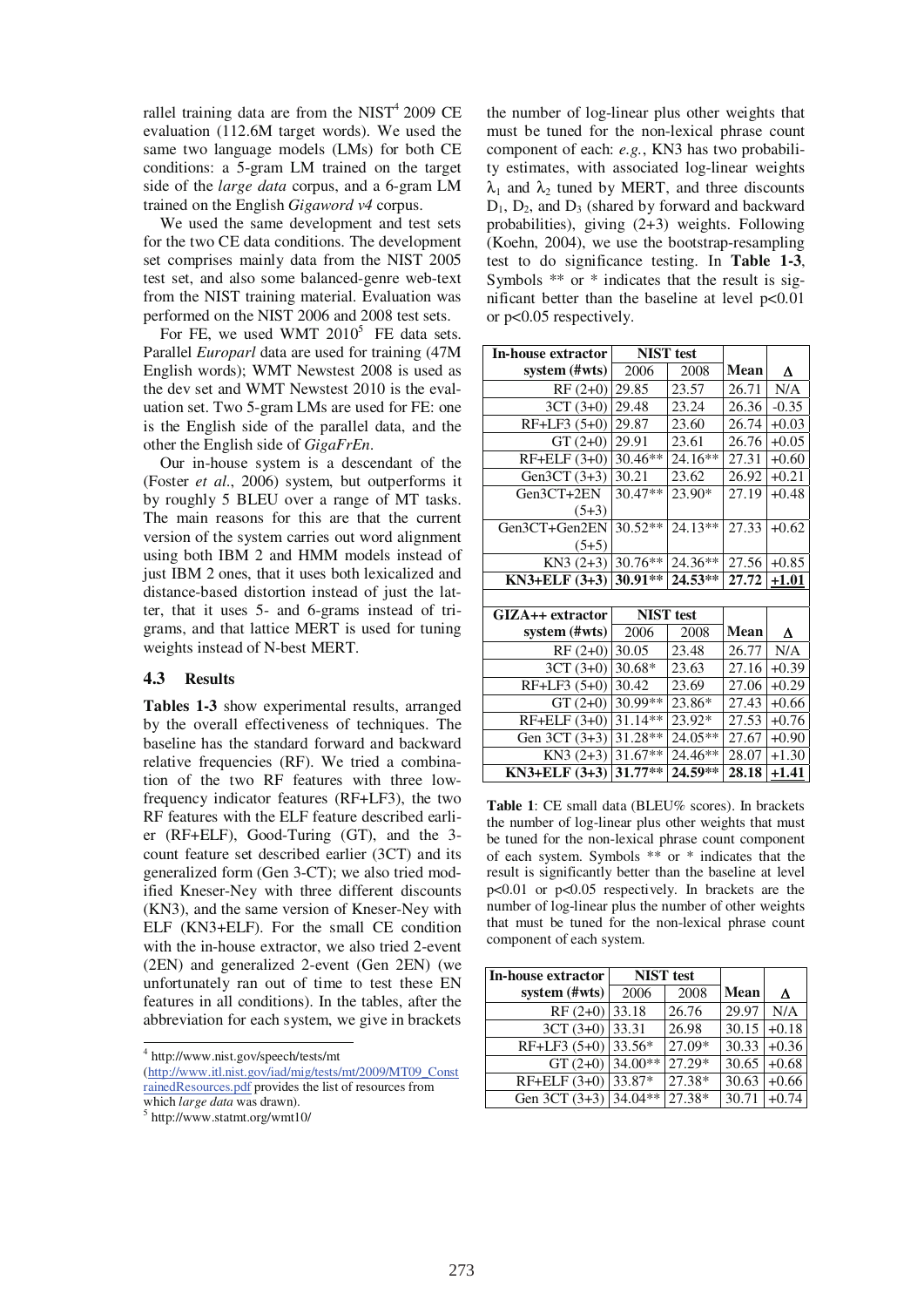| KN3 (2+3) 34.38** 27.80** 31.09 + 1.12    |  |  |
|-------------------------------------------|--|--|
| KN3+ELF (3+3) 34.49** 27.99** 31.24 +1.27 |  |  |

**Table 2**: CE large data (BLEU scores)

3CT performs no worse than RF, and perhaps better (it has a higher score for three of the four systems). 3CT usually doesn't do quite as well as RF+LF3; GT does better than both. Generalized 3CT and RF+ELF are more or less tied, and both are clearly superior to RF, RF+LF3, 3CT, and GT. Best of all are the two Kneser-Ney variants, with KN3+ELF doing better than KN3. In the small CE condition with the in-house extractor, Gen 3-CT combined with two EN variants that both "unpack" Kneser-Ney, outperforms everything except the variants with exact Kneser-Ney; in this case, "unpacking" an estimator (Kneser-Ney) seems to be a bad idea. Techniques with more tuning weights tend to perform better (the best-performing one has 6 weights, while the RF baseline has 2), though there are exceptions.

| <b>In-house extractor</b><br>system (#wts) | <b>WMT 2010 test</b> | Δ       |
|--------------------------------------------|----------------------|---------|
| $RF(2+0)$                                  | 26.32                | N/A     |
| $3CT(3+0)$                                 | $26.60*$             | $+0.28$ |
| RF+LF3 (5+0)                               | 26.66*               | $+0.34$ |
| $GT(2+0)$                                  | 26.69*               | $+0.37$ |
| $RF+ELF(3+0)$                              | 26.87**              | $+0.55$ |
| Gen 3CT (3+3)                              | 26.78*               | $+0.46$ |
| $KN3(2+3)$                                 | 26.88**              | $+0.56$ |
| $KN3+ELF(3+3)$                             | $26.95**$            | $+0.63$ |

**Table 3**: FE WMT (BLEU scores)

### **4.4 Discussion**

The results given here give some support to the idea of unpacking and transforming the statistics that make up probability estimators in phrasebased SMT systems. In the experiments described above, "generalized 3-count", derived from statistics hidden in forward and backward conditional probabilities, performs quite well. Presumably, this estimator performs better than the two conventional RF features because of the extra degrees of freedom. ELF – a transformation of c(**s**,**t**) – also performs very well. Presumably, ELF does better than the low-frequency (LF) features of Mauser *et al*. (2007) because it is continuous rather than discrete.

On the other hand, modified Kneser-Ney is still the most effective standalone technique, as it was in (Foster *et al*., 2006). If one looks at the number of tunable weights in brackets after the name of each technique in **Tables 1-3**, one sees that the success of modified Kneser-Ney can't be attributed to its having more degrees of freedom than competing techniques: *e.g*., although it only has 5 weights, it consistently beats generalized 3 count, which has 6 weights (and in the topmost set of results, it beats a technique that has 8 weights and another that has 10 weights).

Disappointingly, unpacking modified Kneser-Ney did not yield improved performance. This may have been because the way in which we unpacked it was not a true generalization (the system cannot reverse the unpacking by learning a certain combination of weights, as it can for "3 count" and "generalized 3-count"). The best combination in all conditions was Kneser-Ney with ELF (KN3+ELF).

Surprisingly, the impact of the techniques we tried does **not** decrease with the amount of training data. Over the two CE conditions (with inhouse phrase extractor), the gain for all techniques over the RF baseline is bigger in the large data condition: *e.g.*, KN3+ELF yields a remarkable 1.27 BLEU improvement over the baseline for large data CE. Gains on FE, which has an intermediate amount of training data, are only moderate. We speculate that these techniques become more important as data quality gets worse (even if the amount of data increases): a high proportion of CE small and of WMT data, but a low proportion of CE large data, is of good quality.

### **5 Conclusion and Future Work**

In this paper, we have shown that the 3-count features, an "unpacked" version of the RF features, obtained results comparable to or perhaps better than those of the RF ones. Moreover, the generalized 3-count features achieved further improvement. We have also shown that a simple feature we call  $ELF - a$  transformation of  $c(s,t)$ performs well. However, the unpacked and transformed version of Kneser-Ney (KN) smoothing did not perform as well as the original KN smoothing.

The comparison of phrase table smoothing techniques given here should be of general interest. At a minimum, all SMT practitioners should be aware that by implementing a simple technique like modified Kneser-Ney smoothing of phrase tables, they may obtain BLEU gains in the range  $+0.6-1.3$ .

In future work, we plan to try "unpacking" Good-Turing counts of counts, lexical weights,